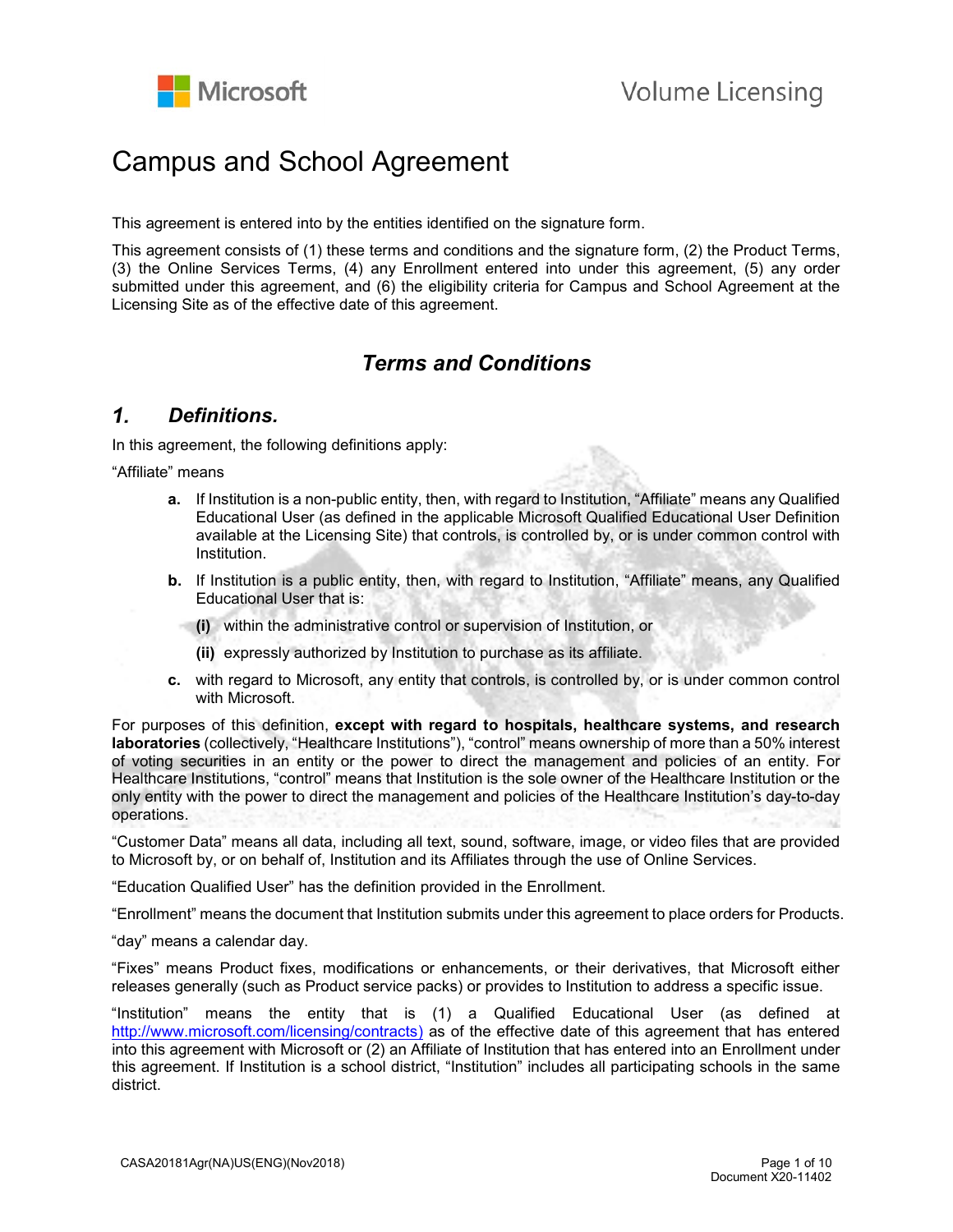"License" means the right to download, install, access and use a Product. For certain Products, a License may be available on a fixed term or subscription basis ("Subscription License"). Licenses for Online Services will be considered Subscription Licenses.

"Licensed Period" means the period of time beginning on the effective date specified in the Enrollment and continuing for the period of time specified in the Enrollment.

"Licensing Site" means<http://www.microsoft.com/licensing/contracts> or a successor site.

"Microsoft" means the Microsoft Affiliate that has entered into this agreement or an Enrollment and its Affiliates, as appropriate.

"Online Services" means the Microsoft-hosted services identified as Online Services in the Product Terms.

"Online Services Terms" means the additional terms that apply to Institution's use of Online Services published on the Licensing Site and updated from time to time.

"Organization" means the organization Institution defines in its Enrollment.

"Product" means all products identified in the Product Terms, such as all Software, Online Services and other web-based services, including pre-release or beta versions. Product availability may vary by region.

"Product Terms" means the document that provides information about Microsoft Products available through volume licensing. The Product Terms document is published on the Licensing Site and is updated from time to time.

"SLA" means Service Level Agreement, which specifies the minimum service level for Online Services and is published on the Licensing Site.

"Software" means licensed copies of Microsoft software identified in the Product Terms. Software does not include Online Services, but Software may be part of an Online Service.

"Software Assurance" is an offering by Microsoft that provides new version rights and other benefits for Products as further described in the Product Terms.

"Student" means any individual enrolled in any educational institution that is part of the Organization, whether on a full-time or part-time basis.

"use" or "run" means to copy, install, use, access, display, run, or otherwise interact with.

"Use Rights" means the use rights or terms of service for each Product published on the Licensing Site and updated from time to time. The Use Rights include the Product-Specific License Terms, the License Model terms, the Universal License Terms, the Data Protection Terms, and the Other Legal Terms. The Use Rights supersede the terms of any end user license agreement that accompanies a Product.

"Users" means Institution, Education Qualified Users, and Students designated on the Enrollment to run the Products, and members of the public who access devices located in Institution's open access labs or libraries.

#### $2<sub>1</sub>$ *License for Products.*

- **a. License Grant.** Microsoft grants the Organization a non-exclusive, worldwide and limited right to download, install and use software Products, and to access and use the Online Services, each in the quantity ordered under an Enrollment. The rights granted are subject to the terms of this agreement, the Use Rights and the Product Terms. Microsoft reserves all rights not expressly granted in this agreement.
- **b. Duration of Licenses.** Subscription Licenses and most Software Assurance rights are temporary and expire when the applicable Enrollment is terminated or expires, unless Institution exercises a buy-out option, which is available for some Subscription Licenses.
- **c. Applicable Use Rights.** The latest Use Rights, as updated from time to time, apply to the use of all Products, subject to the following exceptions.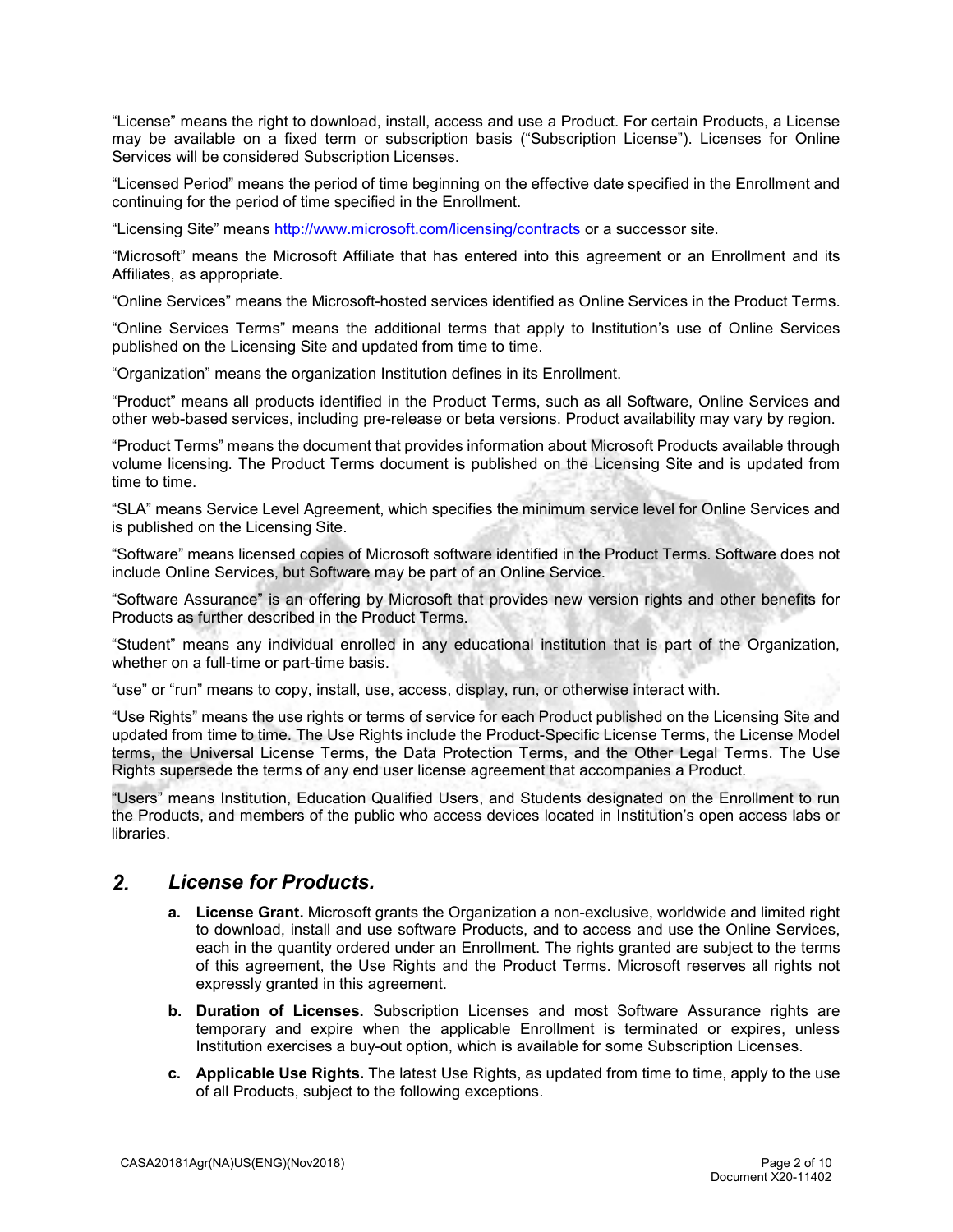- **(i) For Versioned Software:** Material adverse changes published after the date a Product is first licensed will not apply to any licenses for that Product acquired during the applicable Enrollment term unless the changes are published with the release of a new version and the Organization chooses to update to that version. Renewal of Software Assurance does not change which Use Rights apply to perpetual Licenses acquired during a previous term or Enrollment.
- **(ii) For all other Products:** Material adverse changes published after the start of the subscription period will not apply during the subscription term.
- **d. Downgrade Rights.** Organization may use an earlier version of a Product than the version that is current on the effective date of the Enrollment. For Licenses acquired in the current Enrollment term, the Use Rights for the current version apply to the use of the earlier version. If the earlier Product version includes features that are not in the new version, then the Use Rights applicable to the earlier version apply with respect to those features.
- **e. License Confirmation.** This agreement, the applicable Enrollment, and Institution's order confirmation, together with proof of payment, will be Institution's evidence of all Licenses obtained under an Enrollment.

#### $3<sub>1</sub>$ *Use, ownership, rights, and restrictions.*

- **a. Products.** Unless otherwise specified in this agreement, use of any Product is governed by the Use Rights specific to each Product and version and by the terms of the applicable Enrollment.
- **b. Fixes.** Each Fix is licensed under the same terms as the Product to which it applies. If a Fix is not provided for a specific Product, any use rights Microsoft provides with the Fix will apply.
- **c. Non-Microsoft software and technology.** Institution is solely responsible for any non-Microsoft software or technology that it installs or uses with the Products or Fixes.
- **d. Restrictions.** Institution must not (and is not licensed to) (1) reverse engineer, decompile or disassemble any Product or Fix, (2) install or use non-Microsoft software or technology in any way that would subject Microsoft's intellectual property or technology to any other license terms; or (3) work around any technical limitations in a Product or Fix or restrictions in Product documentation. Except as expressly permitted in this agreement or Product documentation, Institution must not (and is not licensed to) (1) separate and run parts of a Product or Fix on more than one device, upgrade or downgrade parts of a Product or Fix at different times, or transfer parts of a Product or Fix separately; or (2) distribute, sublicense, rent, lease, lend, any Products, Fixes, in whole or in part, or use them to offer hosting services to a third party.
- **e. Reservation of rights.** Products and Fixes are protected by copyright and other intellectual property rights laws and international treaties. Microsoft reserves all rights not expressly granted in this agreement. No rights will be granted or implied by waiver or estoppel. Rights to access or use Software on a device do not give Institution any right to implement Microsoft patents or other Microsoft intellectual property in the device itself or in any other software or devices.

#### 4. *Making copies of Products and re-imaging rights.*

**a. General.** Institution may make as many copies of Products as it needs to distribute them within the Organization. Copies must be true and complete (including copyright and trademark notices) from master copies obtained from a Microsoft approved fulfillment source. Institution may use a third party to make these copies, but Institution is agreed it will be responsible for any third party's actions. Institution agrees to make reasonable efforts to notify its Users that the Products are licensed from Microsoft and subject to the terms of this agreement.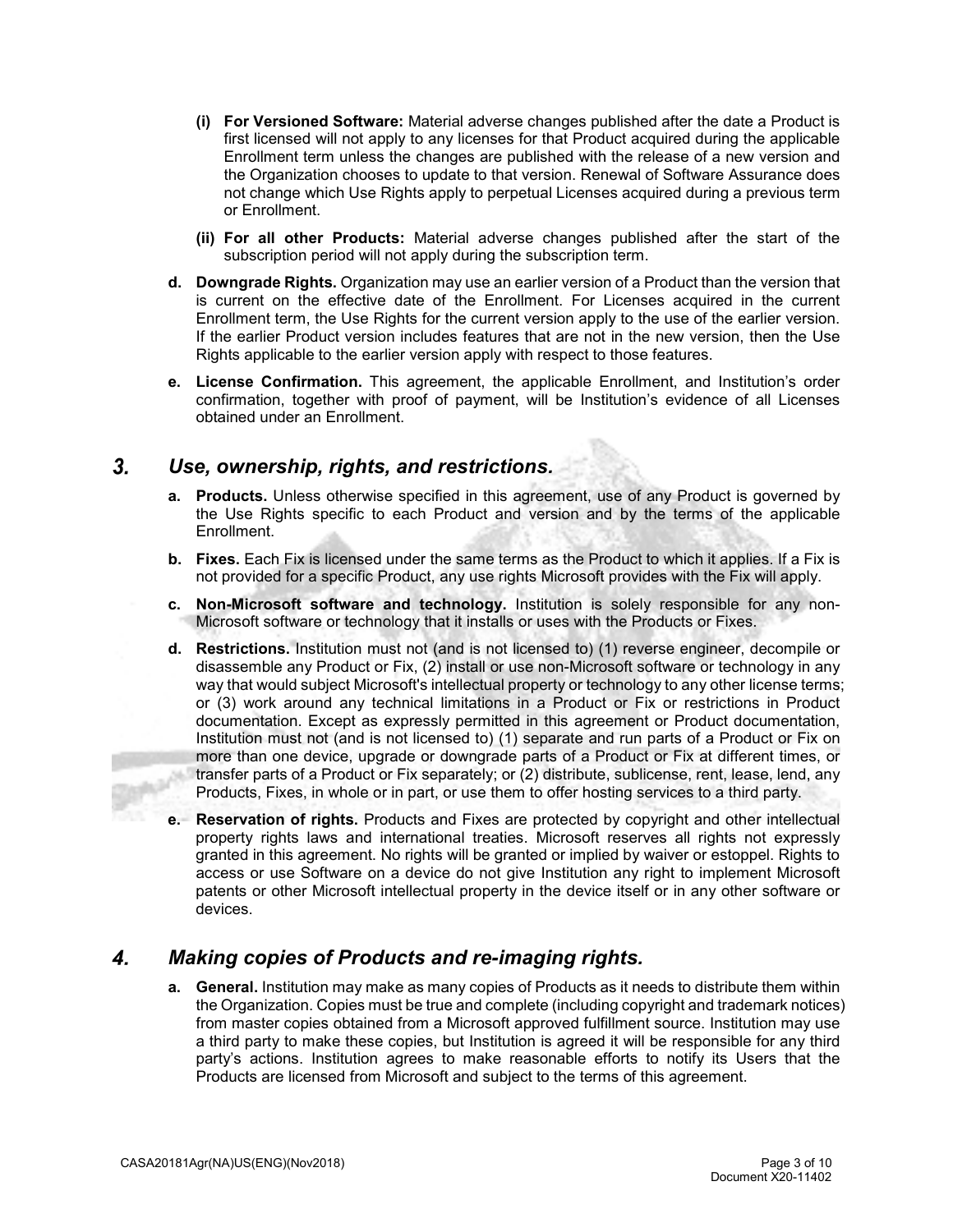- **b. Copies for training/evaluation and back-up.** For all Products other than Online Services, Institution may (1) use up to 20 complimentary copies of any licensed Products in a dedicated training facility on its premises for purposes of training on that particular Product, (2) use up to 10 complimentary copies of any Products for a 60-day evaluation period, and (3) use one complimentary copy of any licensed Product for back-up or archival purposes for each of its distinct geographic locations. Trials for Online Services may be available if specified in the Use Rights.
- **c. Right to re-image.** In certain cases, re-imaging is permitted using the Product media. If the Product is licensed (1) from an original equipment manufacturer (OEM), (2) as a full packaged Product through a retail source, or (3) under another Microsoft program, then media provided under this agreement may generally be used to create images for use in place of copies provided through that separate source. This right is conditional upon the following:
	- **(iii)** Separate Licenses must be acquired from the separate source for each Product that is reimaged.
	- **(iv)** The Product, language, version, and components of the copies made must be identical to the Product, language, version, and components of the copies they replace and the number of copies or instances of the re-imaged Product permitted remains the same.
	- **(v)** Except for copies of an operating system and copies of Products licensed under another Microsoft program, the Product type (e.g*.*, Upgrade or full License) re-imaged must be identical to the Product type licensed from the separate source.
	- **(vi)** Institution must adhere to any Product-specific processes or requirements for re-imaging identified in the Product Terms.

Re-imaged Products remain subject to the terms and use rights provided with the License acquired from the separate source. This subsection does not create or extend any Microsoft warranty or support obligation.

#### 5. *Transferring and reassigning Licenses.*

- **a. License transfers.** License transfers are not permitted, except that Institution may transfer only fully-paid perpetual licenses to:
	- **(i)** an Affiliate, or
	- **(ii)** a third party solely in connection with the transfer of hardware or employees to whom the Licenses have been assigned as part of (1) a divestiture of part of the Organization or (2) a merger involving any part of the Organization.

Upon such transfer, the divested or merged part of the Organization must uninstall and discontinue using the licensed Products and render any copies unusable.

- **b. Notification of License Transfer.** Institution must notify Microsoft of a License transfer by completing a license transfer form, which can be obtained from the Licensing Site, and sending the completed form to Microsoft before the License transfer. No License transfer will be valid unless Institution provides to the transferee, and the transferee accepts in writing, documents sufficient to enable the transferee to ascertain the scope, purpose and limitations of the rights granted by Microsoft under the Licenses being transferred (including, without limitation, the applicable Use Rights, use and transfer restrictions, warranties and limitations of liability). Any License transfer not made in compliance with this section will be void.
- **c. Internal Assignment of Licenses and Software Assurance.** Licenses and Software Assurance must be assigned to a single User or device within the Organization. Licenses and Software Assurance may be reassigned within the Organization as described in the Use Rights.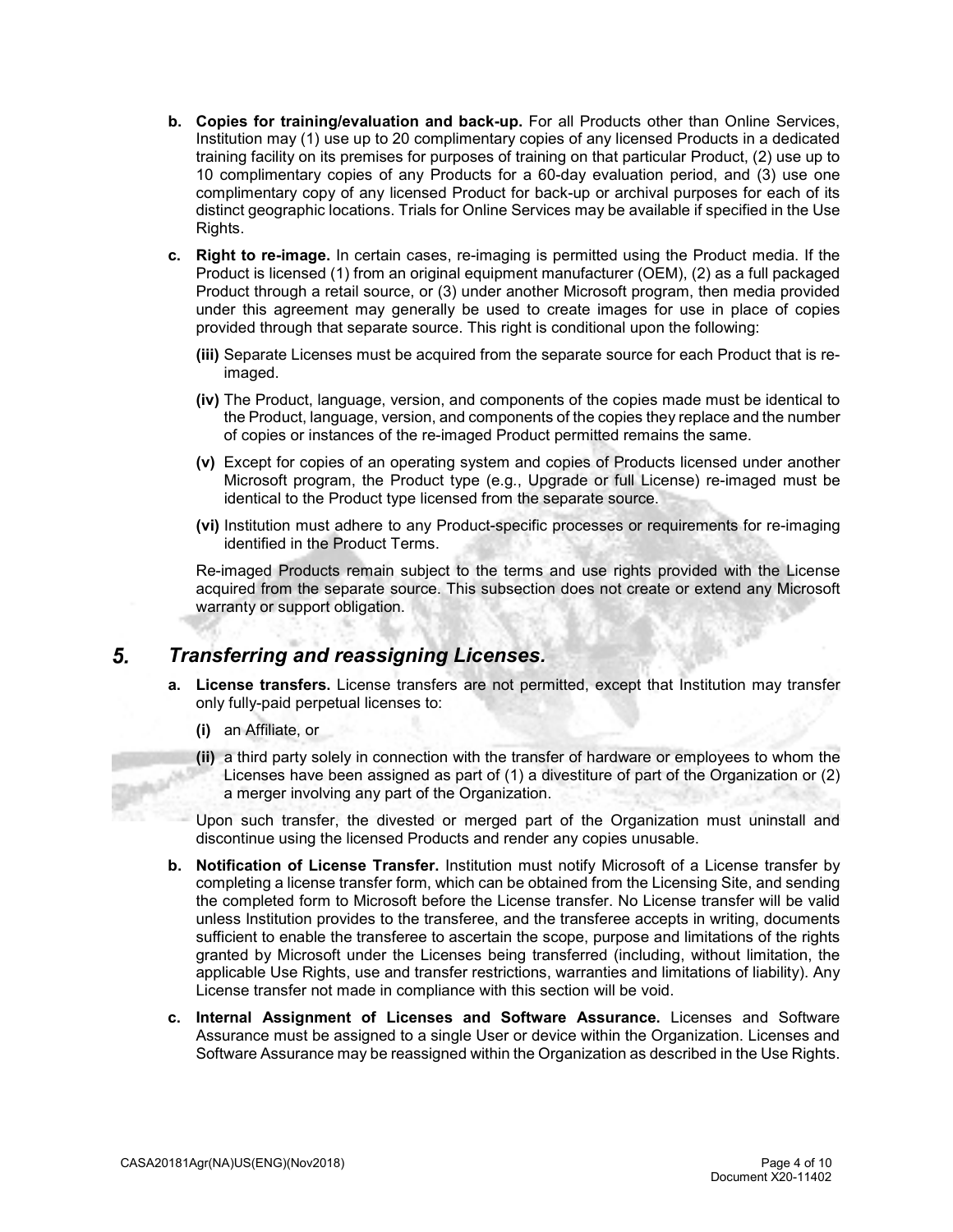## 6. *Confidentiality.*

"Confidential Information" is non-public information that is designated "confidential" or that a reasonable person should understand to be confidential, including Customer Data and the terms of Microsoft agreements. The Online Services Terms may provide additional obligations for, and limitations on disclosure and use of, Customer Data. Confidential Information does not include information that (a) becomes publicly available without a breach of this agreement, (b) the receiving party received lawfully from another source without an obligation to keep it confidential, (c) is independently developed, or (d) is a comment or suggestion one party volunteers about the other's business, products or services.

Each party will take reasonable steps to protect the other party's Confidential Information and will use the other party's Confidential Information only for purposes of the parties' business relationship. Neither party will disclose that information to third parties, except to its employees, Affiliates, contractors, advisors and consultants (collectively, "Representatives") and then only on a need-to-know basis under nondisclosure obligations at least as protective as this agreement. Each party remains responsible for the use of the Confidential Information by its Representatives and, in the event of the discovery of any unauthorized use or disclosure, must promptly notify the other party.

A party may disclose the other party's Confidential Information if required by law; but only after it notifies the other party (if legally permissible) to enable the other party to seek a protective order.

Neither party is required to restrict work assignments of Representatives who have had access to Confidential Information. Each party agrees that use of information in Representatives' unaided memories in the development or deployment of the parties' respective products or services does not create liability under this agreement or trade secret law, and each party agrees to limit what it discloses to the other accordingly.

These obligations apply (i) for Customer Data until it is deleted from the Online Services, and (ii) for all other Confidential Information, for a period of five years after a party receives the Confidential Information.

#### 7. *Privacy and compliance with laws.*

- **a.** Institution consents to the processing of personal information by Microsoft and its agents to facilitate the subject matter of this agreement. Institution will obtain all required consents from third parties (including Institution's contacts, resellers, distributors, administrators, and employees) under applicable privacy and data protection law before providing personal information to Microsoft.
- **b.** Personal information collected under this agreement (i) may be transferred, stored and processed in the United States or any other country in which Microsoft or its service providers maintain facilities and (ii) will be subject to the privacy terms specified in the Use Rights. Microsoft will abide by the requirements of European Economic Area and Swiss data protection law regarding the collection, use, transfer, retention and other processing of personal data from the European Economic Area and Switzerland.
- **c. U.S. Export.** Products and Fixes are subject to U.S. export jurisdiction. Institution must comply with all applicable international and national laws, including the U.S. Export Administration Regulations, the International Traffic in Arms Regulations, and end-user, end use and destination restrictions by U.S. and other governments related to Microsoft products, services, and technologies.

#### 8. *Term and termination.*

- **a. Effective date.** The effective date of this agreement will be the earlier of either the date the agreement is executed by Microsoft or the effective date of the first Enrollment.
- **b. Term.** This agreement will remain in effect unless terminated by either party as described below. Each Enrollment will have the term provided in that Enrollment.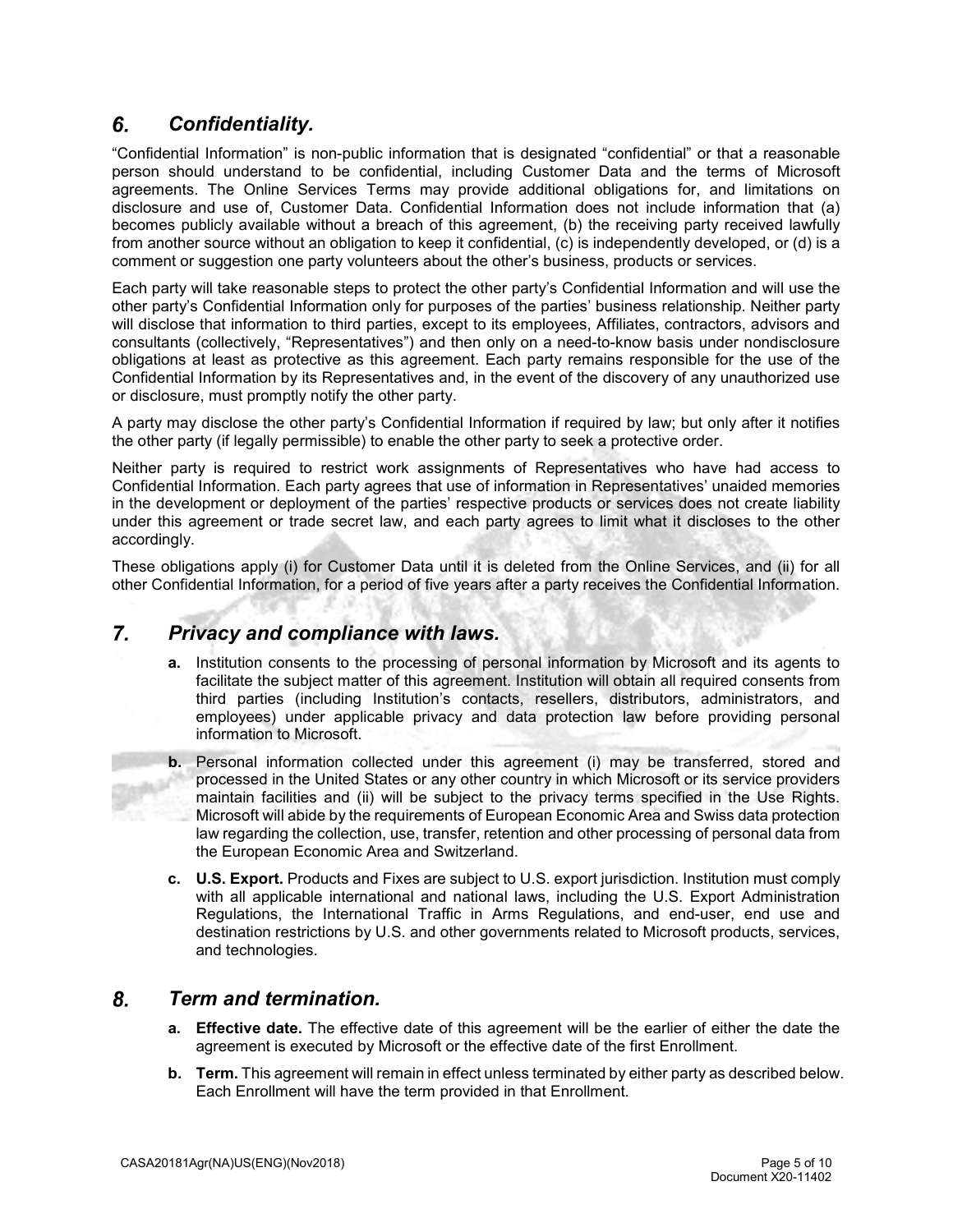- **c. Termination without cause.** Either party may terminate this agreement without cause upon 60 days' written notice. In the event of termination, new Enrollments will not be accepted, but any existing Enrollment will continue for the term of such Enrollment and will continue to be governed by this agreement.
- **d. Termination for cause.** Without limiting any other remedies it may have, either party may terminate an Enrollment if the other party materially breaches its obligations under this agreement, including any obligation to submit orders or pay invoices. Except where the breach is by its nature not curable within 30 days, the terminating party must give the other party 30 days' notice of its intent to terminate and an opportunity to cure the breach. If the breach affects other Enrollments and cannot be resolved between Microsoft and Institution within a reasonable period of time, Microsoft may terminate this agreement and all Enrollments under it. If Institution terminates an Enrollment as a result of a breach by Microsoft, then Institution will have the early termination rights described in the Enrollment.
- **e. Modification or termination of an Online Service for regulatory reasons.** Microsoft may modify or terminate an Online Service in any country or jurisdiction where there is any current or future government requirement or obligation that (1) subjects Microsoft to any regulation or requirement not generally applicable to businesses operating there, (2) presents a hardship for Microsoft to continue operating the Online Service without modification, and/or (3) causes Microsoft to believe these terms or the Online Service may be in conflict with any such requirement or obligation.
- **f. Program updates.** Microsoft may make changes to this program that will make it necessary for Institution to enter into a new agreement and Enrollment at the time of an Enrollment renewal.

#### 9. *Warranties.*

- **a. Limited warranties and remedies.**
	- **(i) Software.** Microsoft warrants that each version of the Software will perform substantially as described in the applicable Microsoft user documentation for one year from the date Institution is first licensed for that version. If it does not and Institution notifies Microsoft within the warranty term, then Microsoft will, at its option (1) return the price Institution paid for the Software license, or (2) repair or replace the Software.
	- **(ii) Online Services.** Microsoft warrants that each Online Service will perform in accordance with the applicable SLA during Institution's use. Institution's remedies for breach of this warranty are in the SLA.

The remedies above are Institution's sole remedies for breach of the warranties in this section. Institution waives any breach of warranty claims not made during the warranty period.

- **b. Exclusions.** The warranties in this agreement do not apply to problems caused by accident, abuse or use in a manner inconsistent with this agreement. including failure to meet minimum system requirements. These warranties do not apply to free, trial, pre-release, or beta products, or to components of Products that Institution is permitted to redistribute.
- **c. Disclaimer. Except for the limited warranties above, Microsoft provides no other warranties or conditions and disclaims any other express, implied, or statutory warranties, including warranties of quality, title, non-infringement, merchantability, and fitness for a particular purpose.**

#### $10<sub>1</sub>$ *Defense of third party claims.*

The parties will defend each other against the third-party claims described in this section and will pay the amount of any resulting adverse final judgment or approved settlement, but only if the defending party is promptly notified in writing of the claim and has the right to control the defense and any settlement of it. The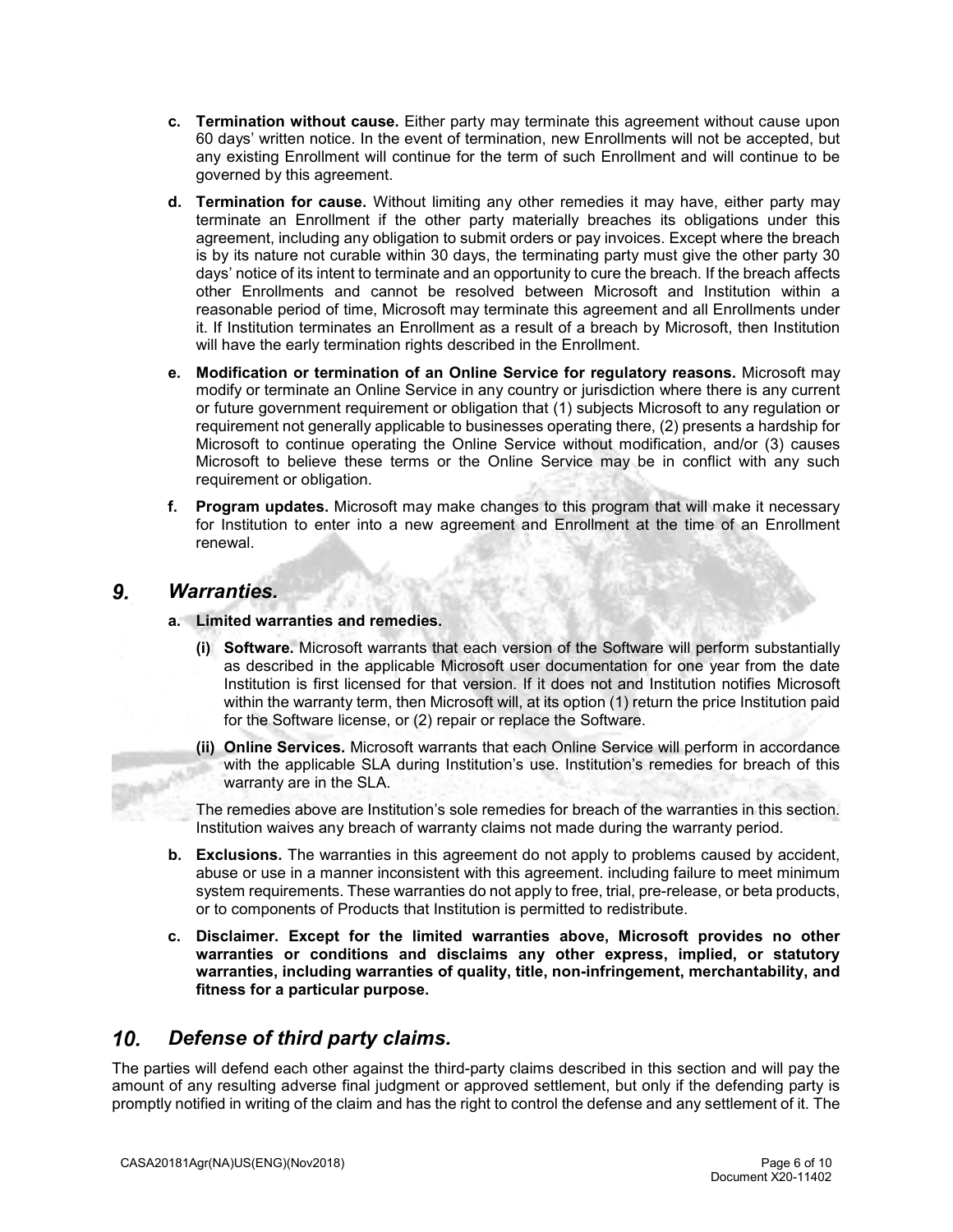party being defended must provide the defending party with all requested assistance, information, and authority. The defending party will reimburse the other party for reasonable out-of-pocket expenses it incurs in providing assistance. This section describes the parties' sole remedies and entire liability for such claims.

- **a. By Microsoft.** Microsoft will defend Institution against any third-party claim to the extent it alleges that a Product or Fix made available by Microsoft for a fee and used within the scope of the license granted (unmodified from the form provided by Microsoft and not combined with anything else) misappropriates a trade secret or directly infringes a patent, copyright, trademark or other proprietary right of a third party. If Microsoft is unable to resolve a claim of infringement under commercially reasonable terms, it may, at its option, either (1) modify or replace the Product or Fix with a functional equivalent; or (2) terminate Institution's license and refund any amount paid for Online Services for any usage period after the termination date. Microsoft will not be liable for any claims or damages due to Institution's continued use of a Product or Fix after being notified to stop due to a third-party claim.
- **b. By Institution.** To the extent permitted by applicable law, Institution will defend Microsoft against any third-party claim to the extent it alleges that: (1) any Customer Data or non-Microsoft software hosted in an Online Service by Microsoft on Institution's behalf misappropriates a trade secret or directly infringes a patent, copyright, trademark, or other proprietary right of a third party; or (2) Institution's use of any Product or Fix, alone or in combination with anything else, violates the law or damages a third party.

### $11<sub>1</sub>$ *Limitation of liability.*

For each Product, each party's maximum, aggregate liability to the other under this agreement is limited to direct damages finally awarded in an amount not to exceed the amounts Institution was required to pay for the applicable Products during the term of this agreement, subject to the following:

- **a. Online Services.** For Online Services, Microsoft's maximum liability to Institution for any incident giving rise to a claim will not exceed the amount Institution paid for the Online Service during the 12 months before the incident.
- **b. Free Products and Distributable Code.** For Products provided free of charge and code that Institution is authorized to redistribute to third parties without separate payment to Microsoft, Microsoft's liability is limited to direct damages finally awarded up to US\$5,000.
- **c. Exclusions.** In no event will either party be liable for indirect, incidental, special, punitive, or consequential damages, or for loss of use, loss of business information, loss of revenue, or interruption of business, however caused or on any theory of liability.
- **d. Exceptions.** No limitation or exclusions will apply to liability arising out of either party's (1) confidentiality obligations (except for all liability related to Customer Data, which will remain subject to the limitations and exclusions above); (2) defense obligations; or (3) violation of the other party's intellectual property rights.

#### $12.$ *Verifying compliance.*

- **a. Right to verify compliance.** Institution must keep records relating to all use and distribution of Products by Institution and its Affiliates. Microsoft has the right, at its expense, to verify compliance with the Products' license terms. Institution must promptly provide the independent auditor with any information the auditor reasonably requests in furtherance of the verification, including access to systems running the Products and evidence of licenses for Products Institution hosts, sublicenses, or distributes to third parties. Institution agrees to complete Microsoft's self-audit process, which Microsoft may require as an alternative to a third party audit.
- **b. Remedies for non-compliance.** If verification or self-audit reveals any unlicensed use of Products, then within 30 days (1) Institution must order sufficient licenses to cover its use, and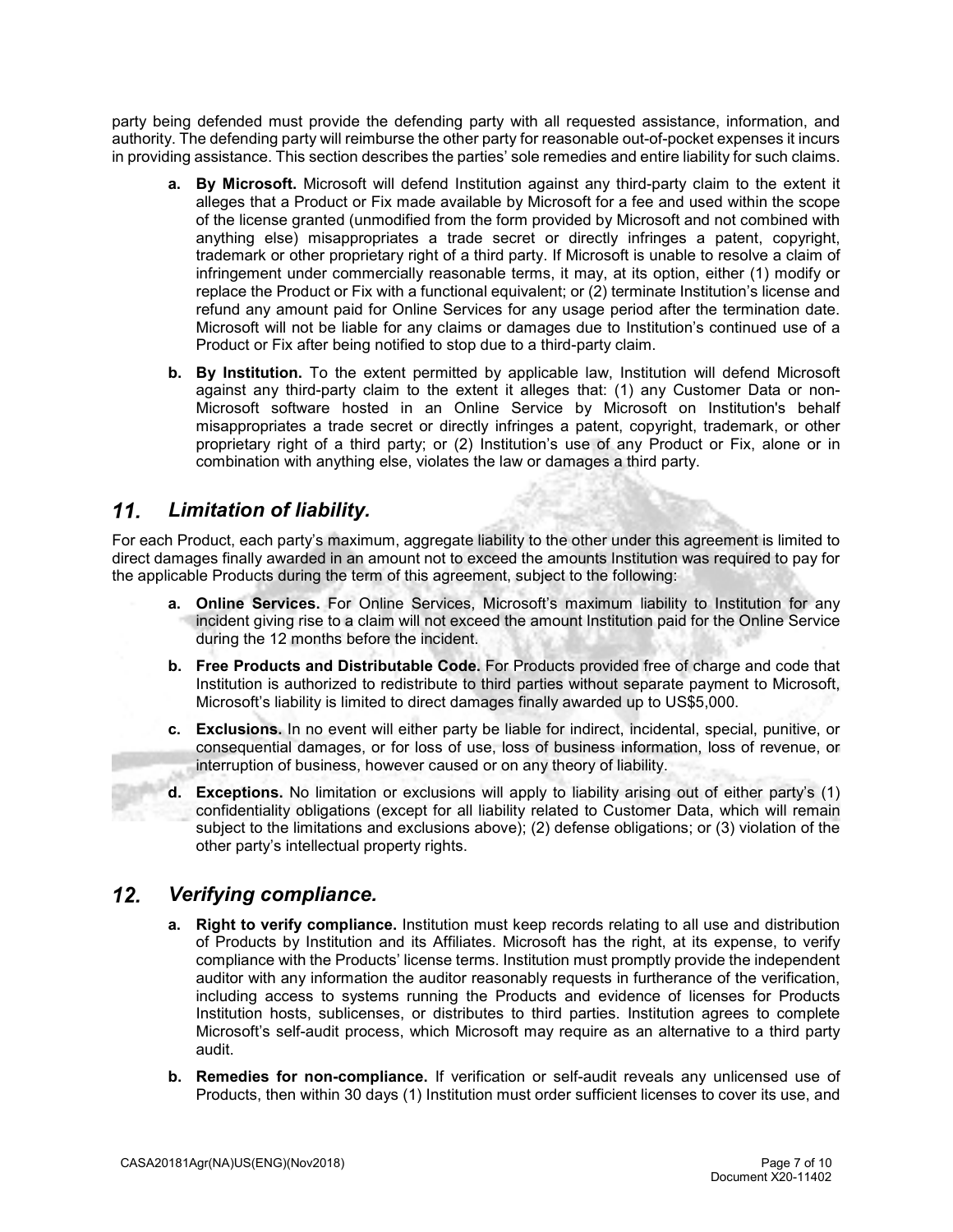(2) if unlicensed use or distribution is 5% or more, Institution must reimburse Microsoft for the costs Microsoft incurred in verification and acquire the necessary additional licenses at 125% of the price, based on the then-current price list and Institution price level. The unlicensed use percentage is based on the total number of licenses purchased for current use compared to actual install base. If there is no unlicensed use, Microsoft will not subject Institution to another verification for at least one year. By exercising the rights and procedures described above, Microsoft does not waive its rights to enforce this agreement or to protect its intellectual property by any other legal means.

- **c. Verification process.** Microsoft will notify Institution at least 30 days' in advance of its intent to verify Institution's compliance with the license terms for the Products Institution and its Affiliates use or distribute. Microsoft will engage an independent auditor, which will be subject to a confidentiality obligation. Any information collected in the self-audit will be used solely for purposes of determining compliance. This verification will take place during normal business hours and in a manner that does not interfere unreasonably with Institution's operations.
- **d.** Additionally, Institution must use reasonable efforts to make Users aware of the terms and conditions upon which they are allowed to use the Products. Accordingly, Institution must:
	- **(i)** Notify all Users in advance of using the Products that:
		- **1)** their use of the Products is subject to the terms of this agreement, including but not limited to limitations on liability, disclaimer of warranties and exclusion of remedies;
		- **2)** they are allowed to run the Products only during the Licensed Period;
		- **3)** if this agreement is terminated, or an Enrollment expires and Institution does not purchase perpetual Licenses for the Products ordered under the Enrollment, then all Products run under this agreement or the applicable Enrollment must be deleted when the Licensed Period expires or is otherwise earlier terminated, whichever is first;
	- **(ii)** Periodically publish in an Organization-wide publication and applicable web sites a reference to the location (either physical or on a computer network) where they can view the Product Terms and Use Rights;
	- **(iii)** Notify Microsoft immediately if Institution becomes aware of any actual or potential violation of this agreement; and
	- **(iv)** Provide all reasonable assistance and cooperation Microsoft requests to investigate and remedy any unauthorized use of the Products by Users.

If Institution complies with this section, Institution will not be responsible for Student Users' failure to comply with the terms of this agreement.

#### $13.$ *Miscellaneous.*

- **a. Use of contractors.** Microsoft may use contractors to perform services, but will be responsible for their performance, subject to the terms of this agreement.
- **b. Microsoft as independent contractor.** The parties are independent contractors. Institution and Microsoft each may develop products independently without using the other's Confidential Information.
- **c. Notices.** Notices to Microsoft must be sent to the address on the signature form. Notices must be in writing and will be treated as delivered on the date shown on the return receipt or on the courier or fax confirmation of delivery. Microsoft may provide information to Institution about upcoming ordering deadlines, services, and subscription information in electronic form, including by email to contacts provided by Institution. Emails will be treated as delivered on the transmission date.
- **d. Agreement not exclusive.** Institution is free to enter into agreements to license, use, or promote non-Microsoft products or services.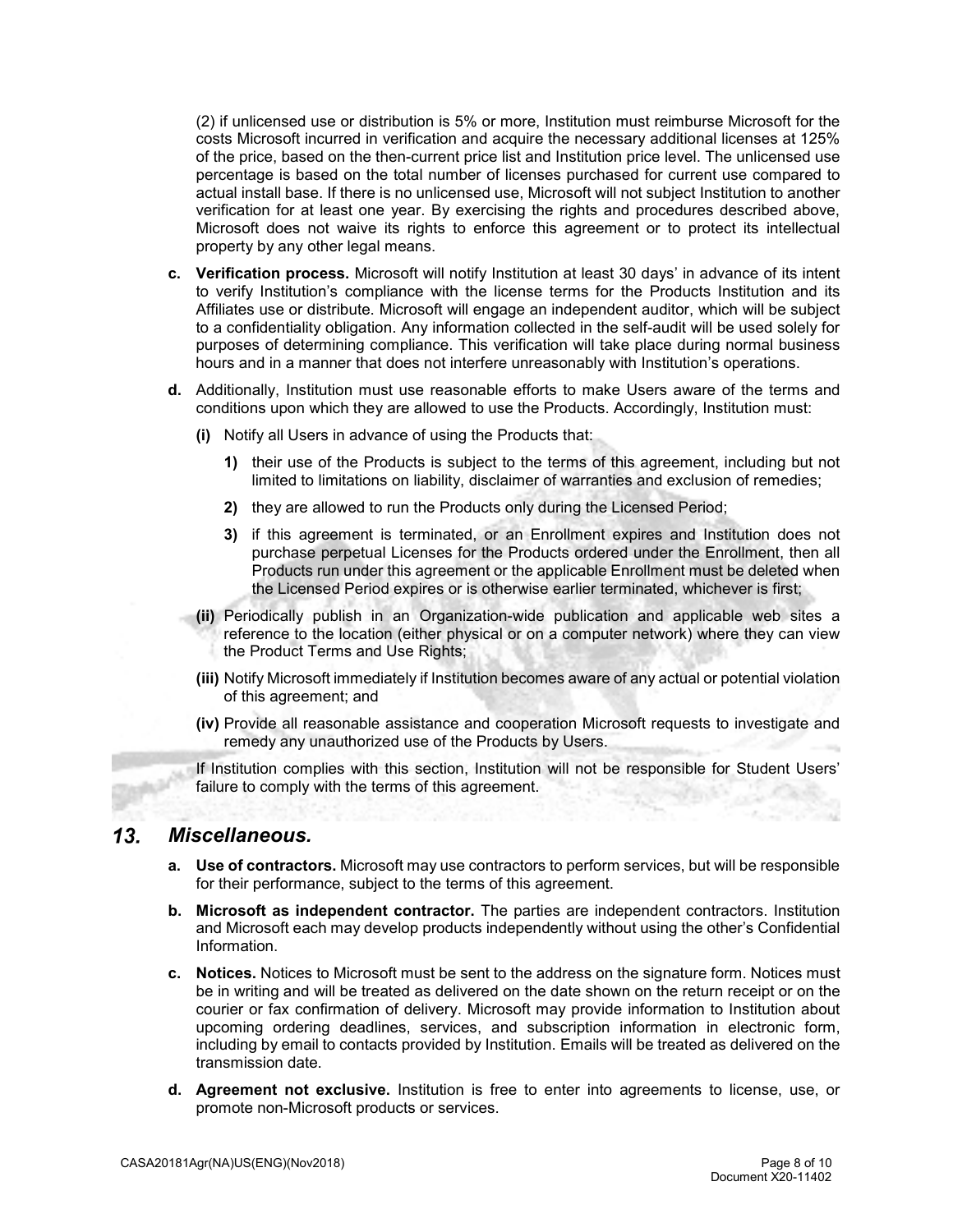- **e. Amendments.** Any amendment to this agreement must be executed by both parties, except that Microsoft may change the Product Terms and Use Rights from time to time, subject to the terms of this agreement. Any additional or conflicting terms and conditions contained in Institution's or a reseller's purchase order are expressly rejected and will not apply. Microsoft may require Institution to sign a new agreement or an amendment to an existing agreement before processing a new order or entering into an Enrollment.
- **f. Assignment.** Either party may assign this agreement to an Affiliate, but it must notify the other party in writing of the assignment. Any other proposed assignment must be approved by the non-assigning party in writing. Assignment will not relieve the assigning party of its obligations under the assigned agreement. Any attempted assignment without required approval will be void.
- **g. Applicable law, venue, and jurisdiction.** This agreement is governed by the laws of the state where Institution is organized or formed. Both parties agree that the federal courts have exclusive jurisdiction over disputes under this agreement and the resolution. Any legal actions relating to this agreement must be brought in a court of competent jurisdiction with federal courts located in the jurisdiction of the state where Institution is organized, and the parties agree that jurisdiction and venue in such courts is appropriate.

The parties consent to personal jurisdiction in the agreed venue. This choice of venue does not prevent either party from seeking injunctive relief in any appropriate jurisdiction with respect to a violation of intellectual property rights or confidentiality obligations.

- **h. Severability.** If any provision in this agreement is held to be unenforceable, the balance of the agreement will remain in full force and effect.
- **i. Waiver.** Failure to enforce any provision of this agreement will not constitute a waiver. Any waiver must be in writing and signed by the waiving party.
- **j. No third-party beneficiaries.** This Agreement does not create any third-party beneficiary rights.
- **k. Survival.** All provisions survive termination or expiration of this agreement except those requiring performance only during the term of the agreement.
- **l. Taxes.** If any amounts are to be paid to Microsoft, the amounts owed are exclusive of any taxes unless otherwise specified on the invoice as tax inclusive. Institution shall pay all value added, goods and services, sales, gross receipts, or other transaction taxes, fees, charges, or surcharges, or any regulatory cost recovery surcharges or similar amounts that are owed under this agreement and that Microsoft is permitted to collect from Institution under applicable law. Institution shall be responsible for any applicable stamp taxes and for all other taxes that it is legally obligated to pay, including any taxes that arise on the distribution or provision of Products by Institution to the Organization. Microsoft shall be responsible for payment of all taxes based upon its net income, gross receipts taxes imposed in lieu of taxes on income or profits, or taxes on Microsoft's property ownership.

If any taxes are required to be withheld on payments made to Microsoft, Institution may deduct such taxes from the amount owed and pay them to the appropriate taxing authority; provided, however, that, Institution promptly secures and delivers to Microsoft an official receipt for those withholdings and other documents Microsoft reasonably requests to claim a foreign tax credit or refund. Institution must ensure that any taxes withheld are minimized to the extent possible under applicable law.

**m. Management and reporting.** Institution must provide and manage account details (e.g., contacts, orders, Licenses, software downloads) on Microsoft's Volume Licensing Service Center web site (or its successor site) at [https://www.microsoft.com/licensing/servicecenter.](https://www.microsoft.com/licensing/servicecenter) On the effective date of this agreement and any Enrollments, the contact(s) Institution has identified for this purpose will be provided access to this site and may authorize additional users and contacts.